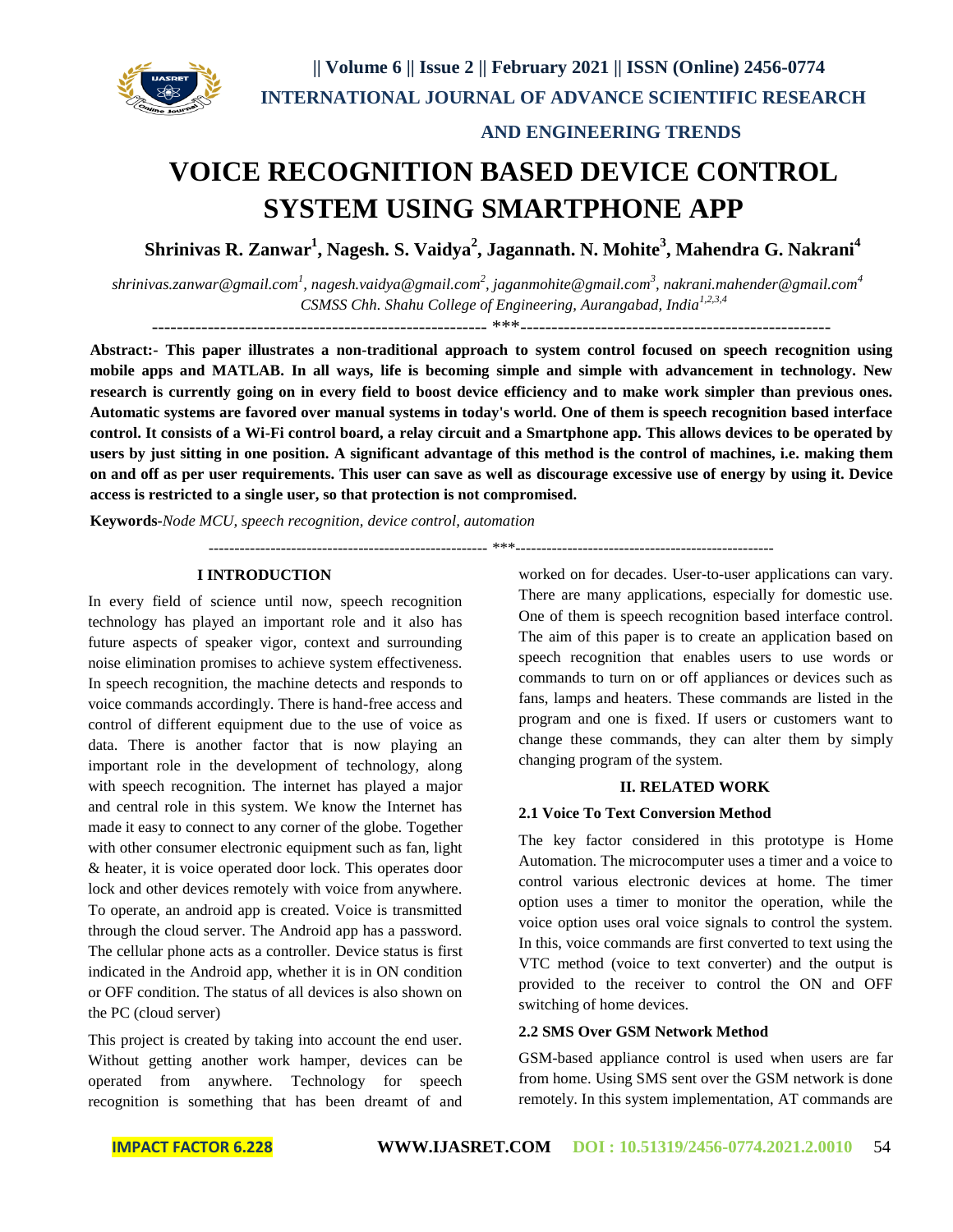

used. As far as security is concerned, feedback is also provided for use.

#### **2.3 Infrared Remote Control Method**

The Infrared Remote Controller is used to operate the devices in this process. In this system, home-based servers are created. There are also provisions to check the current status of devices via the cellular network.

#### **2.4 Bluetooth Based method**

Bluetooth Remote Control can be used on these devices. The keyboard is connected to the microcontroller system and connected to the Bluetooth module as well. This allows wireless access to the tools to be controlled. The microcontroller sends the corresponding action command signal via Bluetooth to the receiver when the key on the keypad is pressed; on the other hand, the receiver performs appropriate action on receipt of it.

#### **2.5 Speech recognition application method**

The application is designed to monitor and control the devices in this way. Voice input is taken by the system and converted into symbolic data. It sends this data over a Wi-Fi network. Speech recognition application is designed using the VB.net language.

#### **2.6 Speech versus touch**

In this DTMF(Dual Tone Multiple Frequency) technique is used. It has been proven that DTMF signals works better for linear task whereas Speech signals has been found more effective for nonlinear tasks.

#### **2.7 CELP based speaker verification Method**

In this, text free speaker identification is used for speech coding. CELP parameters for speech coding method have main concern of working of system under noisy condition.

#### **III. PROPOSED SYSTEM**

Proposed system works as follow

- It operates on voice commands.
- User's identity is verified through stored voice samples using MATLAB
- Devices can be operated from anywhere in the world.
- Use of MATLAB for speech recognition and to display spoken voice signals
- Easy and hand free use of voice commands for switching ON and OFF of devices

#### **3.1 System Design and Implementation**

This system consists of a wifi-interface microcontroller board, relay driver, relay, power supply and appliances such as door lock, heater, etc. Raspberry pi is also very helpful in automation, as mentioned in [2]. The Node MCU is used here as a microcontroller that controls all the devices connected to the system's brain. It gives the rest of the devices corresponding orders. The mobile application is used in this project to give voice commands and NODE MCU will give commands to the relay driver accordingly.

The Node MCU is a small microcontroller board that supports Wi-Fi. It has a GPIO of 11. Only 4 GPIOs are used out of 11 here. These pins are given to the relay driver through which ON/OFF is obtained for relays. ULN2803 is used here as a relay-driver.



Figure 1: Proposed System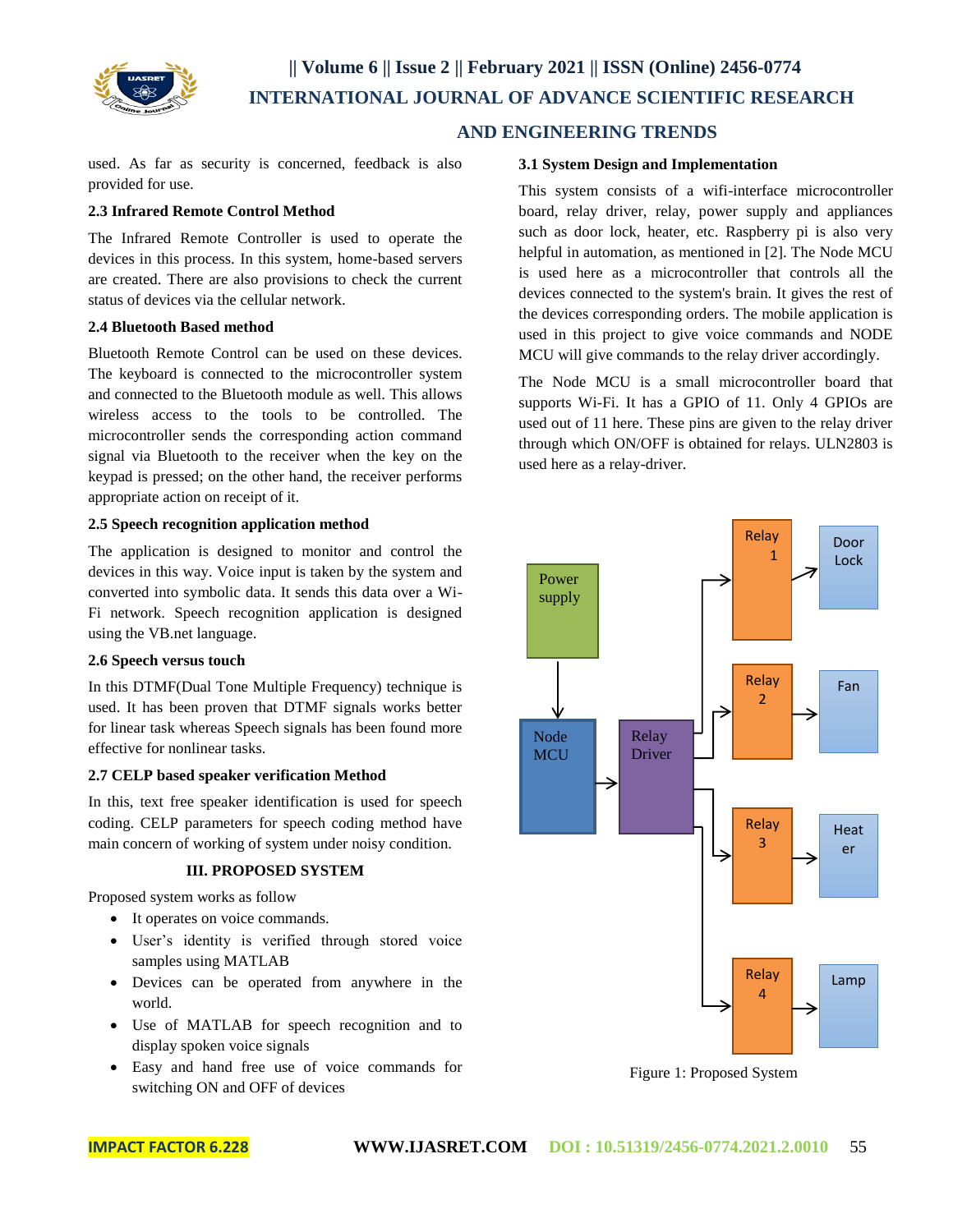

#### **3.2 Hardware Implementation**

Hardware of project consists of Node MCU, Relay driver, Relay, LM317 [1].

#### **3.2.1 Node MCU**

Node MCU is an open source platform. Firmware is included. The hardware consists of the ULN2803 Relay Node MCU. We explain various components in detail in this section. Node MCU is a LUA-based open source firmware developed for the Wi-Fi chip ESP8266. It is a programmable Wi-Fi module that is used for connecting to the Internet of Things (IoT) Internet and similar technologies with both analog and digital input pins. 17 GPIO pins support it. Out of these 6 pins, the flash memory chip is connected. The MCU node supports serial communication protocols such as the Universal Asynchronous Receiver Transmitter (UART), Serial Peripheral Interface (SPI), and Inter Integrated Circuit (I2E).

#### **3.2.2 Relay Driver ULN 2803**

The electromagnetic switch is the Relay Driver IC. The ULN2803A IC is composed of an array of eight NPN Darlington transistors. The Darlington configuration is one in which two transistors (NPN or PNP) are linked in such a way that the first transistor's Ie (emitter current) acts as the second transistor's Ib(base current). In applications where current amplification or switching is needed, this sort of super alpha arrangement is used. Darlington pairs can connect in parallel to obtain higher current capability. Each Darlington pair in the ULN driver 2803 IC has a current collector rating of 500Ma. The maximum voltage of each Darlington pair is 50v Vce(collector to emitter).

#### **3.2.3 Relay**

Basically, a relay is a switch that opens and closes circuits. It is composed of an electromagnet and a contact package. The SPDT (single pole double throw) relay is being used in this project. The relay is 12V. It has 1 common terminal and NO (normally open) & NC (normally close) pins. Similarly, when relay is energized, NO and Common terminal have continuity when NC and common terminal have continuity when it is not energized. It has reverse polarity protection as well. Applications where there is electronic control of devices such as light, fan, motor, AC relays are more commonly used, i.e. turning ON and OFF.

In control operations, there are many more applications.

#### **3.3 Software Implementation**

#### **3.3.1 Arduino Software**

The Arduino IDE (integrated environment for development) is a software development tool written in the language of Java Programming. It is a cross-platform framework that supports various Windows, macOS, Linux, etc. operating systems. If special code structuring rules are used, C and C++ programming languages are also supported. Arduino IDE has a project writing software library in which several different inputs and common output procedures are usable. It is compatible with all Arduino software boards. The user can write and upload the programs in real time.

#### **3.3.2 App inventor**

Specially designed for Android, it is an open source web application. App Inventor is supported by Google and it is maintained by the Massachusetts Institute of Technology. It can be used for programming by new developers to render various Android-based operating system software applications. It also supports a graphical interface. The application can be generated by the visual objects drag-anddrop method and Android devices can run such applications successfully. Google, in Educational Study and Studies, is exceptional. The required use of Android to build the module [2].

### **3.3.3 Matlab**

Matrix Laboratory is a programming language that allows programmers to function from various paradigms in a variety of styles. It is also often referred to as the language of multi-paradigms. This language was developed by Math Works. For engineering and science matrix based calculations as well as visualizations, this language is commonly used. It has been used in a number of applications, such as image processing, communication systems, design of control systems, testing and measurement, etc. MATLAB is being used in this project for sound recording. This would help strengthen the system and increase its confidentiality. We can operate devices using the voice of anyone by normal speech synthesis, but we need only one user voice for this system so that only people voice commands and it will ON/OFF device by unique user's voice commands. [5].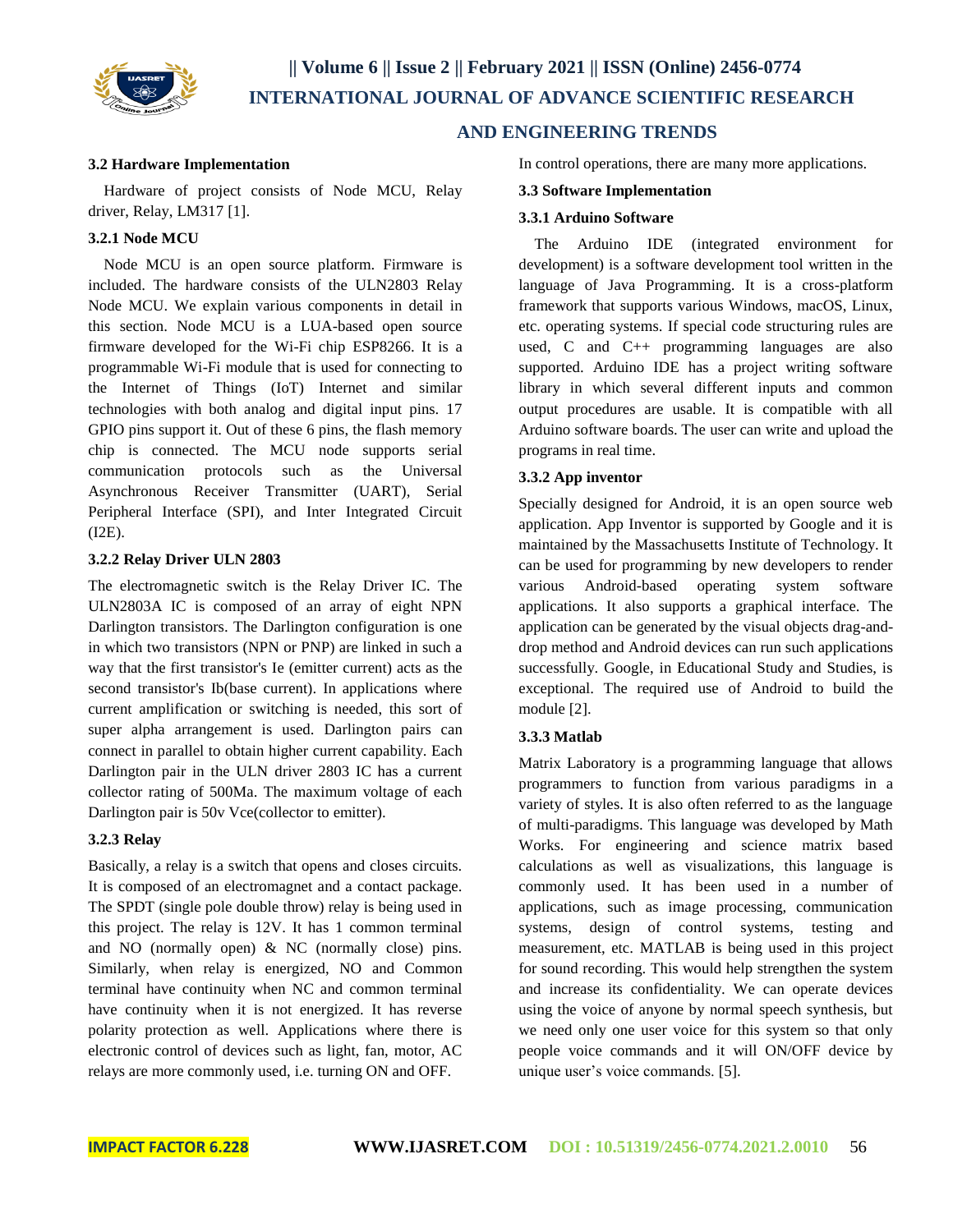





Figure 2: Flowchart of system

#### **3.3.4 Adafruit IO**

Adafruit is a server on a cloud. It will view your data online and in real-time. This makes your project linked to the internet: motor control, sensor data reading, and more. It links web services to projects such as Twitter, RSS feeds, weather services, etc.

It connects other internet-enabled devices to your project. Adafruit can manage and simulate several data streams. A special integrated feature of Adafruit IO is Dashboards. This dashboard allows the data to be plotted, graphed, gauged, logged, and displayed. Dashboards can be viewed from everywhere on earth [3].

Above figure shows flow chart for the system. Initially turn ON system and system gets initialized in some time. Connect wifi to node MCU and Mobile. Note both should be connected to same Wifi. Open mobile application. Give voice commands. Here four devices are connected to system to make them ON and OFF eight commands are

used. Along with this update all device status on Adafruit IO.

#### **IV. RESULT ANALYSIS**

The figure above shows the system's flow map. The ON machine initially turns on and the system gets initialized in a while. Link wifi to the smartphone and MCU nodes. Notice that both should be linked to the same Wifi connection. Open mobile apps. Offer commands by voice. Four devices are linked to the system here to use eight commands to make them ON and OFF. All device status for Adafruit IO, along with this update. Component and app and platform information are given in the section below. This project consists of a node MCU that has GPIOs and Wifi connectivity. The comparison table showing the various boards and their characteristics is available for several boards on the market.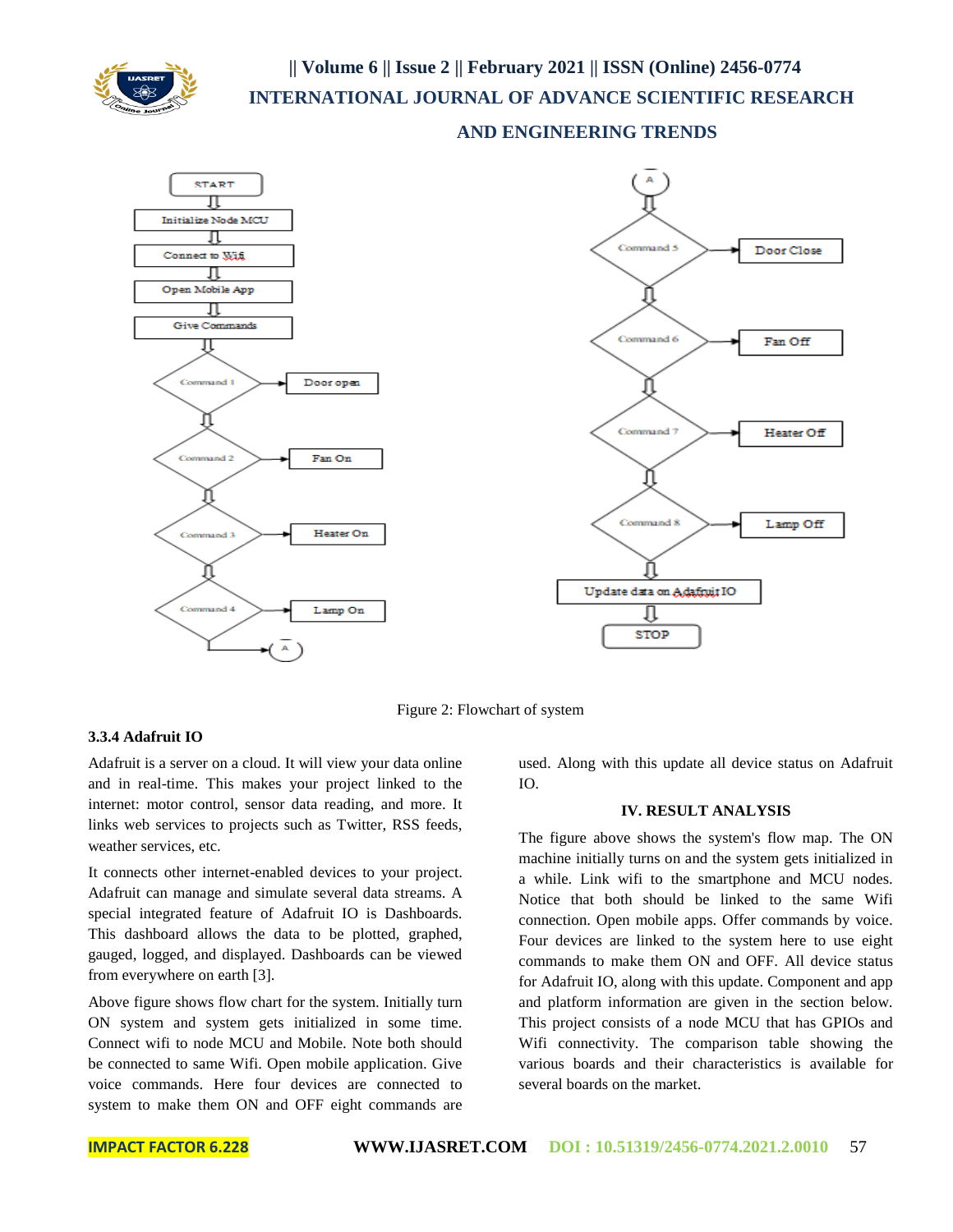

**|| Volume 6 || Issue 2 || February 2021 || ISSN (Online) 2456-0774 INTERNATIONAL JOURNAL OF ADVANCE SCIENTIFIC RESEARCH** 

# **AND ENGINEERING TRENDS**

Table 1: Comparison between ESP Boards

| <b>Parameters</b>             | <b>ESP01</b>   | <b>ESP12E Node MCU</b> |
|-------------------------------|----------------|------------------------|
| <b>GPIO</b>                   | $\overline{4}$ | 11                     |
| <b>ADC</b> Pins               | -1             |                        |
| Memory                        | 1 Mb           | 4Mb                    |
| <b>Breadboard Friendly</b>    | No             | Yes                    |
| <b>USBto Serial convertor</b> | N <sub>o</sub> | Yes                    |
| Serial Chip                   | CH340          | CP2102                 |
| Price                         | \$6            | \$6                    |

Below table shows different components present in the system and its voltage levels and response time. This one decides total response of system.

Table 2: Circuit components and its voltages

| <b>Sensor type</b> | <b>Allowed Voltage</b> | <b>Actuation</b> | <b>Response time</b> |
|--------------------|------------------------|------------------|----------------------|
| Node MCU           | 3.3v                   | Automatic        | 1 sec                |
| Relay              | 12v                    | Automatic        | 1 sec                |
| <b>ULN2803</b>     | 12v                    | Manual           | 250msec              |

The figure 3 shows mobile application developed for this project in this many buttons are given to control devices as well as speech recognizer which will accept speech/ commands.

| Palette                              |                           | Viewer                               |                                    | Components                   | Properties                        |
|--------------------------------------|---------------------------|--------------------------------------|------------------------------------|------------------------------|-----------------------------------|
| User Interface                       |                           | Display hidden components in Viewer  |                                    | $\blacksquare$<br>Screen1    | Screen1                           |
| 歸<br>Button                          | 医                         | Check to see Preview on Tablet size. | ● 4 ■ 9:48                         | A Labels<br>Θ                | AboutScreen                       |
| $\overline{\mathscr{S}}$<br>CheckBox | (6)                       | Smartphone based Home Automation     |                                    | TableArrangement1<br>Button1 |                                   |
| 閳<br><b>DatePicker</b>               | $\langle \hat{T} \rangle$ |                                      | <b>Speech Based Device Control</b> | A Label9                     | AccentColor<br>Default            |
| 54<br>Image                          | (F)                       | <b>Text Comes Here</b>               |                                    | 8<br>TableArrangement2       | AlignHorizontal                   |
| A<br>Label                           | 团                         |                                      | <b>Press Me And Speak</b>          | Button2                      | Left:1 -                          |
| 目<br>ListPicker                      | $\circledR$               | Door Open                            | Door Close Text for Label11        | Button4<br>Button6           | AlignVertical<br>Top:1.           |
| =<br>ListView                        | 贡                         | Fan ON                               | Fan OFF<br>Text for Label12        | Button <sub>8</sub>          | AppName                           |
| ж<br>Notifier                        | $\circledR$               | Heater On                            | Heater Off<br>Text for Label13     | Button3                      | Speech DeviceControl              |
| PasswordTextBox<br>$\alpha$ $\alpha$ | 田                         | Lamp ON                              | Lamp OFF<br>Text for Label14       | Button5                      | BackgroundColor<br>$\Box$ Default |
| <b>Bill</b><br>Slider                | G                         | Error msg here                       |                                    | Button?                      | Backgroundlmage                   |
| 雷<br>Spinner                         | $\overline{3}$            |                                      |                                    | Button9<br>A Labell 1        | None                              |
| m<br>TextBox                         | 企                         |                                      |                                    | Aliabell2                    | CloseScreenAnimation              |
| 頙<br>TimePicker                      | 仿                         |                                      |                                    | A Labell 3                   | Default -<br><b>Jcon</b>          |

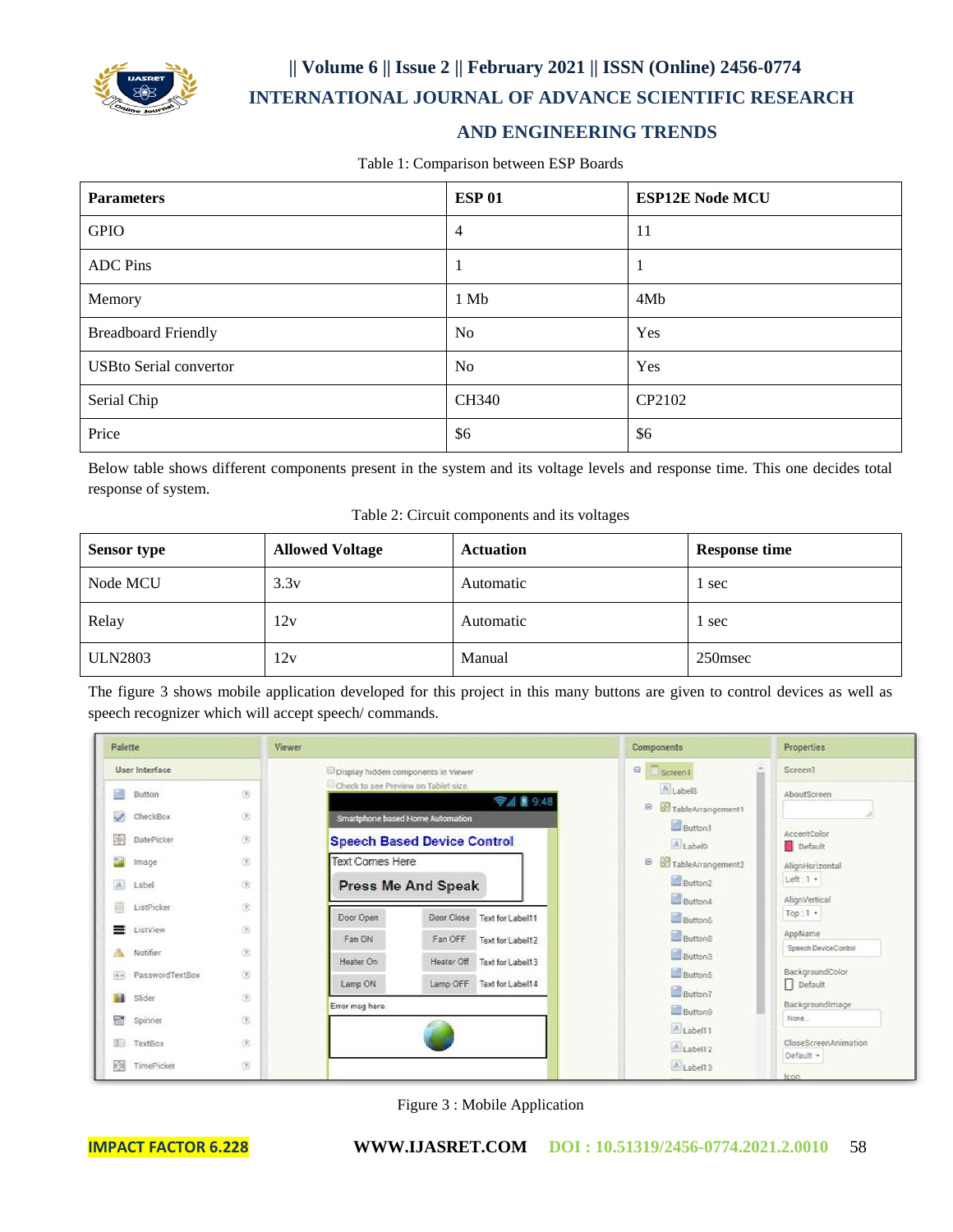

**|| Volume 6 || Issue 2 || February 2021 || ISSN (Online) 2456-0774 INTERNATIONAL JOURNAL OF ADVANCE SCIENTIFIC RESEARCH AND ENGINEERING TRENDS**



Figure 4 :Adafruitio

Above figure 4 shows adafruitio which consist of device and shows its status that is whether it is on or off.



Figure 5 : Actual Circuit

#### **V. CONCLUSION AND FUTURE SCOPE**

There are several modifications that can be made in the existing framework and new innovations can be implemented in the same one. In this, for control purposes, we should incorporate the Internet of things. This will help us enhance system efficiency and the user can monitor remote location status as well as control device status. In addition, we will contribute artificial intelligence to this network. This system is currently being developed for

domestic purposes and we can develop it for different fields. The system has a large future because it can also be run everywhere because it operates on voice.

IoT use is an additional bonus to more major advances in it. In the existing framework, there are several changes that can be made and new technologies can be introduced into the same one. We can add internet of stuff for controlling intent in this. This will allow us to enhance system efficiency and the user can monitor remote location status